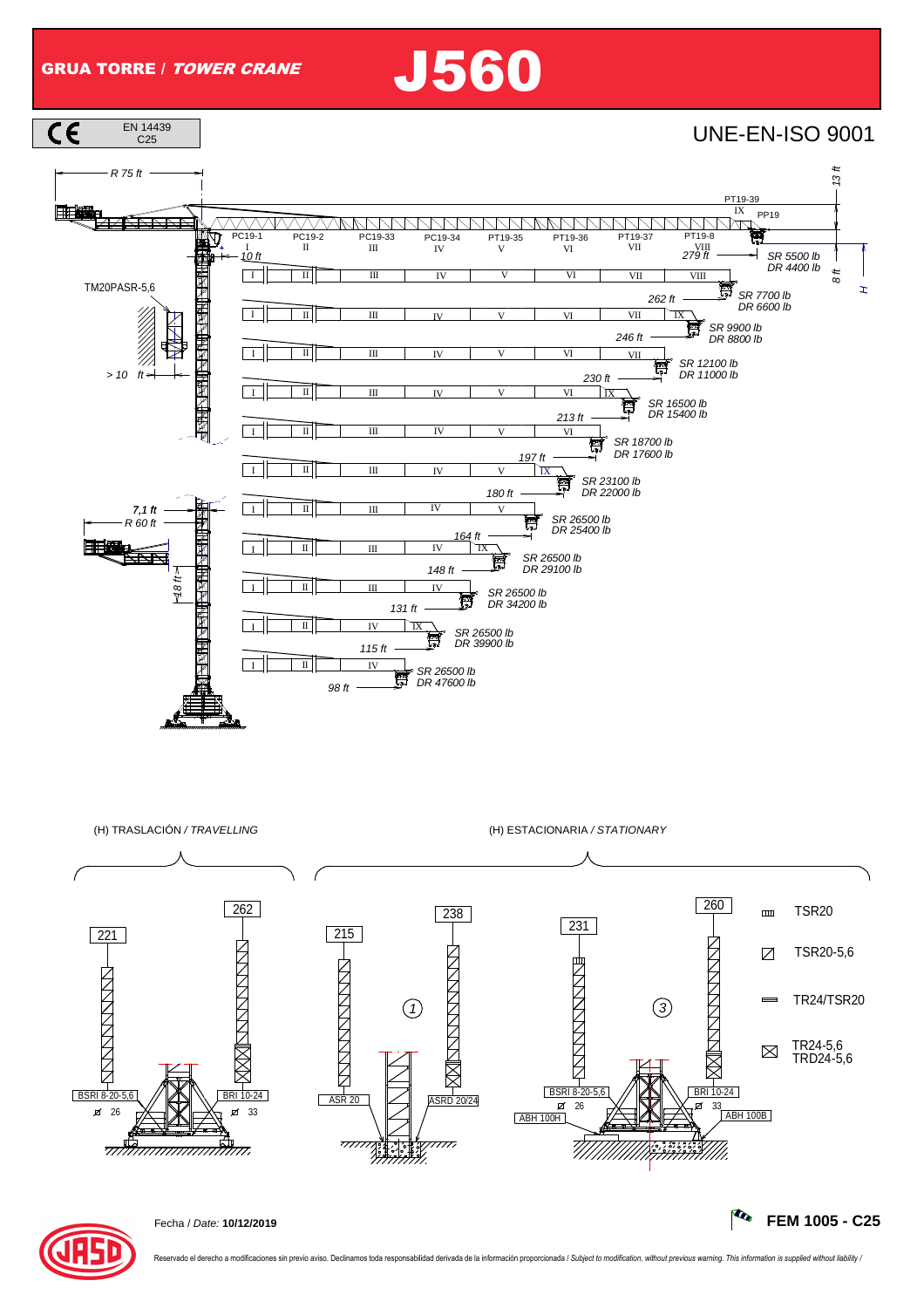| <b>CARGAS / LOADS</b><br><b>J560</b> |                      |                                            |                                                                              |       |       |       |                          |                                           |                          |                          |        |                          |                          |      |                          |
|--------------------------------------|----------------------|--------------------------------------------|------------------------------------------------------------------------------|-------|-------|-------|--------------------------|-------------------------------------------|--------------------------|--------------------------|--------|--------------------------|--------------------------|------|--------------------------|
| لمہا                                 |                      | Cargas máximas / Maximum loads             |                                                                              |       |       |       |                          |                                           |                          |                          |        |                          |                          |      |                          |
|                                      | ST-SR (lb)           | Single Trolley - Single Reeving - 26500 lb |                                                                              |       |       |       |                          |                                           |                          |                          |        |                          |                          |      |                          |
| $\Box$<br>[ft]                       | 26500 lb<br>$@$ (ft) |                                            | Alcance del gancho [ft] / Hook reach [ft]                                    |       |       |       |                          |                                           |                          |                          |        |                          |                          |      |                          |
|                                      |                      | 82                                         | 98                                                                           | 115   | 131   | 148   | 164                      | 180                                       | 197                      | 213                      | 230    | 246                      |                          | 262  | 279                      |
| 279                                  | 91                   | 26500                                      | 24000                                                                        | 19900 | 16800 | 14500 | 12600                    | 11000                                     | 9700                     | 8600                     | 7700   | 6900                     |                          | 6100 | 5500                     |
| 262                                  | 104                  | 26500                                      | 26500                                                                        | 23500 | 20000 | 17300 | 15100                    | 13300                                     | 11800                    | 10500                    | 9500   | 8500                     |                          | 7700 |                          |
| 246                                  | 115                  | 26500                                      | 26500                                                                        | 26500 | 22600 | 19600 | 17200                    | 15200                                     | 13500                    | 12100                    | 11000  | 9900                     |                          |      |                          |
| 230                                  | 124                  | 26500                                      | 26500                                                                        | 26500 | 24600 | 21400 | 18800                    | 16700                                     | 14900                    | 13400                    | 12100  |                          |                          |      |                          |
| 213                                  | 145                  | 26500                                      | 26500                                                                        | 26500 | 26500 | 25900 | 22900                    | 20400                                     | 18900                    | 16500                    |        |                          |                          |      |                          |
| 197                                  | 148                  | 26500                                      | 26500                                                                        | 26500 | 26500 | 26500 | 23400                    | 20900                                     | 18700                    |                          |        |                          |                          |      |                          |
| 180                                  | 161                  | 26500                                      | 26500                                                                        | 26500 | 26500 | 26500 | 25900                    | 23100                                     |                          |                          |        |                          |                          |      |                          |
| 164                                  | 164                  | 26500                                      | 26500                                                                        | 26500 | 26500 | 26500 | 26500                    |                                           |                          |                          |        |                          |                          |      |                          |
| 148                                  | 148                  | 26500                                      | 26500                                                                        | 26500 | 26500 | 26500 |                          |                                           | <u>e a</u>               |                          |        |                          |                          |      |                          |
| 131                                  | 131                  | 26500                                      | 26500                                                                        | 26500 | 26500 |       |                          |                                           |                          |                          |        |                          |                          |      |                          |
| 115                                  | 115                  | 26500                                      | 26500                                                                        | 26500 |       |       | $\overline{\phantom{0}}$ |                                           | -                        |                          |        |                          |                          |      |                          |
| 98                                   | 98                   | 26500                                      | 26500                                                                        |       |       |       |                          | $\overline{\phantom{0}}$                  |                          | $\overline{\phantom{0}}$ |        | $\overline{\phantom{0}}$ |                          |      | $\overline{\phantom{0}}$ |
|                                      |                      |                                            |                                                                              |       |       |       |                          |                                           |                          |                          |        |                          |                          |      |                          |
| 1A:                                  | ST-DR                |                                            | Cargas máximas / Maximum loads<br>Single Trolley - Double Reeving - 52900 lb |       |       |       |                          |                                           |                          |                          |        |                          |                          |      |                          |
|                                      | [lb]                 |                                            |                                                                              |       |       |       |                          |                                           |                          |                          |        |                          |                          |      |                          |
| $\overline{\mathbb{M}}$              | 52900 lb             |                                            |                                                                              |       |       |       |                          | Alcance del gancho [ft] / Hook reach [ft] |                          |                          |        |                          |                          |      |                          |
| [ft]                                 | @[ft]                | 66                                         | 82                                                                           | 98    | 115   | 131   | 148                      | 164                                       | 180                      | 197                      | 213    | 230                      | 246                      | 262  | 279                      |
| 279                                  | 49                   | 37500                                      | 28900                                                                        | 23100 | 19000 | 15900 | 13500                    | 11600                                     | 10000                    | 8700                     | 7500   | 6600                     | 5800                     | 5000 | 4400                     |
| 262                                  | 55                   | 43800                                      | 33900                                                                        | 27300 | 22600 | 19000 | 16200                    | 14000                                     | 12300                    | 10800                    | 9500   | 8400                     | 7400                     | 6600 | $\overline{\phantom{m}}$ |
| 246                                  | 61                   | 49000                                      | 38000                                                                        | 30700 | 25500 | 21600 | 18600                    | 16100                                     | 14100                    | 12500                    | 11100  | 9900                     | 8800                     |      |                          |
| 230                                  | 66                   | 52900                                      | 41300                                                                        | 33400 | 27800 | 23600 | 20300                    | 17700                                     | 15600                    | 13800                    | 12300  | 11000                    | $\overline{\phantom{0}}$ |      |                          |
| 213                                  | 77                   | 52900                                      | 49400                                                                        | 40200 | 33600 | 28700 | 24900                    | 21800                                     | 19300                    | 17200                    | 15400  | $\overline{\phantom{0}}$ | $\overline{\phantom{0}}$ |      | $\overline{\phantom{0}}$ |
| 197                                  | 78                   | 52900                                      | 50400                                                                        | 41000 | 34400 | 29300 | 25400                    | 22300                                     | 19800                    | 17600                    |        |                          |                          |      |                          |
| 180                                  | 86                   | 52900                                      | 52900                                                                        | 45200 | 37900 | 32500 | 28200                    | 24800                                     | 22000                    |                          | $\sim$ |                          |                          |      |                          |
| 164                                  | 87                   | 52900                                      | 52900                                                                        | 46100 | 38700 | 33100 | 28800                    | 25400                                     |                          |                          |        |                          |                          |      |                          |
| 148                                  | 88                   | 52900                                      | 52900                                                                        | 46500 | 39100 | 33500 | 29100                    |                                           | $\overline{\phantom{0}}$ |                          |        |                          |                          |      |                          |
| 131                                  | 89                   | 52900                                      | 52900                                                                        | 47500 | 39900 | 34200 |                          | $\overline{\phantom{0}}$                  | -                        |                          |        |                          |                          |      |                          |
| 115                                  | 89                   | 52900                                      | 52900                                                                        | 47500 | 39900 |       |                          |                                           |                          |                          |        |                          |                          |      |                          |

| <b>J560</b><br><b>LASTRES INFERIORES / LOWER BALLASTS</b> |        |        |        |        |  |  |  |  |
|-----------------------------------------------------------|--------|--------|--------|--------|--|--|--|--|
| H(f <sub>t</sub> )<br><b>BRI 10-24</b>                    | 244    |        | 262    |        |  |  |  |  |
| $P$ (lb)                                                  | 132300 |        | 158700 |        |  |  |  |  |
| H(f <sub>t</sub> )<br><b>BSRI 8-20-5.6</b>                | 184    | 202    |        | 231    |  |  |  |  |
| $P$ (lb)                                                  | 211640 | 238100 |        | 264600 |  |  |  |  |

**98** | 90 |52900 |52900 | 47600 |  $-$  |  $-$  |  $-$  |  $-$  |  $-$  |  $-$  |  $-$  |  $-$  |  $-$  |  $-$  |  $-$  |  $-$ 

H: Altura bajo gancho / Height under hook<br>Para alturas intermedias tomar el lastre correspondiente a la altura superior */ For intermediate heights take the ballast corresponding to the higher height* 

## TREPADO / CLIMBING / TÉLESCOPAGE / ЛЕСТНИЦА / TIRMANMA / التسلق J560







Reservado el derecho a modificaciones sin previo aviso. Declinamos toda responsabilidad derivada de la información proporcionada / Subject to modification, without previous warning. This information is supplied without lia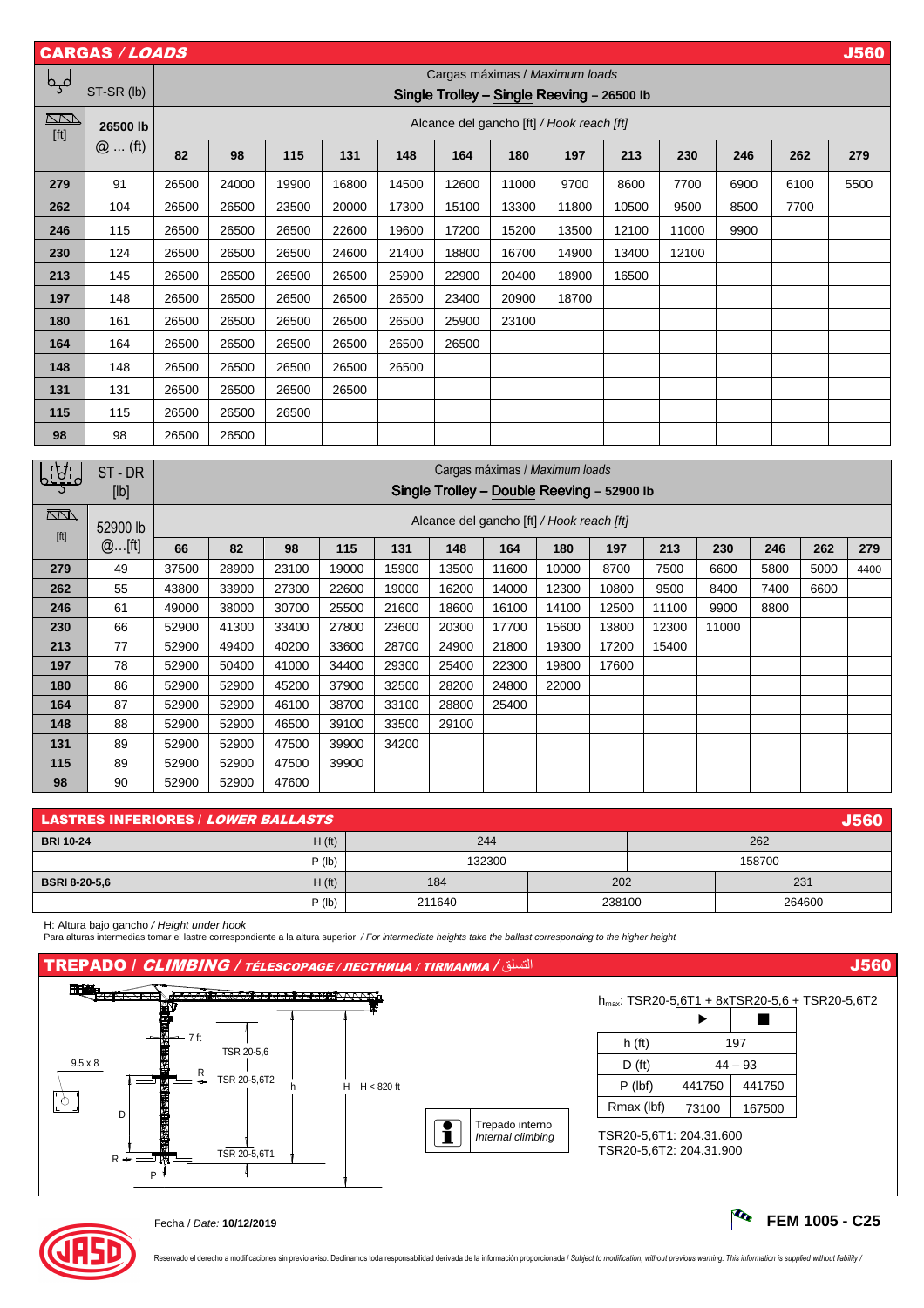## CARACTERISTICAS DE MECANISMOS / *MECHANISMS* JONALD DE LA CARACTERISTICAS DE MECANISMOS / MECHANISMS



|                               | Œ                             | ਹਾ∠                                                      |                          | y<br>480V 60Hz                                                                              |          |  |  |  |
|-------------------------------|-------------------------------|----------------------------------------------------------|--------------------------|---------------------------------------------------------------------------------------------|----------|--|--|--|
| <b>TG4025VF</b><br>4 x 7,5 kW | <b>OG4006VF</b><br>4 x 7,5 kW | <b>TC15105VF</b><br><b>11 kW</b>                         | <b>TH4010</b><br>29,4 kW | EC88115VF: AMPERAGE = 182 A<br>EC150205VF: AMPERAGE = 241 A<br>EC180262VF: AMPERAGE = 279 A | ī<br>⁄1Ы |  |  |  |
| 082<br>m/min                  | 00,8<br>$r/m$ in<br>sl/min    | 26500 lb<br>0344<br>ft/min<br>52900 lb<br>0171<br>ft/min | 2 ft/min                 | WWW<br>嚠<br><b>SR</b><br>2782 ft<br>$H \leq$<br>DR<br>1391 ft<br>H                          |          |  |  |  |

| <b>LISTA DE EMBARQUE / PACKING LIST</b>               |                                            |                        |                      |                   |                   | <b>J560</b>           |
|-------------------------------------------------------|--------------------------------------------|------------------------|----------------------|-------------------|-------------------|-----------------------|
| <b>DENOMINACIÓN / DENOMINATION</b>                    |                                            |                        | $L$ [ft]             | $A$ [ft]          | H [ft]            | $P / W$ [lb]          |
| Torre inferior<br>Lower tower                         | TSRI-20-5,6<br>TRID24-5,6                  | $\boxtimes$            | 19.7<br>19.7         | 7.4<br>9.8        | 7.4<br>9.8        | 15120<br>18520        |
| Torre<br>Tower                                        | TSR <sub>20</sub><br>TSR20-5,6<br>TR24-5,6 |                        | 14.0<br>19.7<br>19.7 | 7.4<br>7.4<br>9.1 | 7.4<br>7.4<br>9.3 | 6900<br>9300<br>10500 |
| Torre desmontada<br>Dismantled tower                  | TRD24-5,6                                  | Щ<br>$\rightarrow +$ A | 19.7                 | 3.8               | 8.3               | 11650                 |
| Larguero largo, reducción<br>Long crossbar, reduction | <b>TR24/TSR20</b>                          | $\mathbf{H}$           | 13.0                 | 2.0               | 6.0               | 5000                  |
| Larguero corto reduccion<br>Short crossbar, reduction | <b>TR24/TSR20</b>                          |                        | 6.3                  | 2.0               | 6.0               | 2330                  |